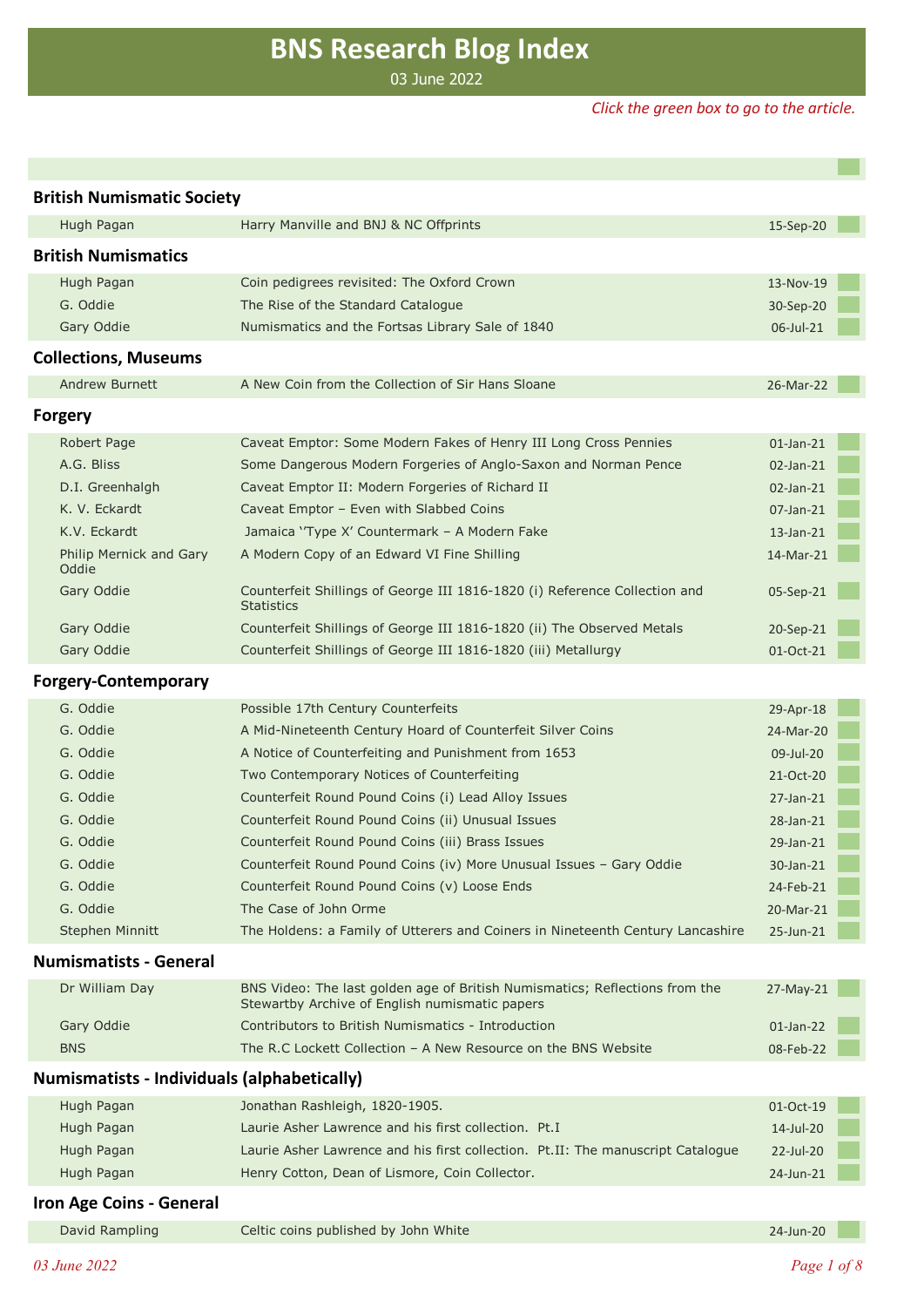|                                                | Click the green box to go to the article.                                                                    |             |  |
|------------------------------------------------|--------------------------------------------------------------------------------------------------------------|-------------|--|
| M Cuddeford                                    | Ring Money - Fact or Fiction                                                                                 | 28-Nov-20   |  |
| Mike Cuddeford                                 | The Coinage of Caratacus                                                                                     | 27-Dec-20   |  |
| David Swan                                     | Video - "Crisis in the Eastern Channel: the transformation in Iron Age/Celtic<br>coinage wrought by Cæsar"   | $01-May-21$ |  |
| Iron Age Coins - Finds                         |                                                                                                              |             |  |
| M Cuddeford                                    | Iron Age Coinage in Essex                                                                                    | 04-Dec-20   |  |
| <b>Anglo-Saxon Coins - General</b>             |                                                                                                              |             |  |
| <b>Steve Green</b>                             | A Small Parcel of Coins from the Oulton, Staffordshire Hoard of 1795 (CCH 266) -<br>An Australian Connection | 07-Aug-19   |  |
| <b>Chris Timms</b>                             | Unusual Iconography on three R8 Sceatta                                                                      | 26-Oct-19   |  |
| <b>Chris Timms</b>                             | A Rare Rune Combination On R8 Sceatta.                                                                       | 08-Nov-19   |  |
| Hugh Pagan                                     | The Laxfield Hoard - Some puzzles explained but not resolved.                                                | 12-May-20   |  |
| David Guest with Stewart<br>Lyon               | Bedwyn to (or from?) Watchet: A Remarkable Instance of Die Alteration on a<br>Penny of Edward the Confessor  | 23-Jul-20   |  |
| Thrymsas and 'Sceattas' (c. 600-750) - General |                                                                                                              |             |  |
| Tony Abramson                                  | <b>Iconic Sceats</b>                                                                                         | 26-Dec-20   |  |
|                                                | Kings of Northumbria, Archbishops of York - General                                                          |             |  |
| Artur Gran                                     | Ceolbald of Northumbria: a new look at an old moneyer                                                        | 06-Aug-19   |  |
| Tony Abramson                                  | A vital clue in establishing Northumbrian chronology for early pennies,                                      | 13-Dec-20   |  |
| A.G. Bliss                                     | An Unrecorded Variety for the Moneyer Ceolbald in Æthelred I of Northumbria's<br>Second Reign                | 26-Oct-21   |  |
|                                                | Kings of Northumbria, Archbishops of York - Finds                                                            |             |  |
| Bradley Hopper & Tony<br>Abramson              | A unique joint issue of King Eanred of Northumbrian and Archbishop Eanbald II                                | 12-Nov-21   |  |
| <b>Kings of East Anglia</b>                    |                                                                                                              |             |  |
| Tony Abramson                                  | Numismatic material of Beonna's Interlace type,                                                              | 14-Dec-20   |  |
| <b>Edmund (939-46)</b>                         |                                                                                                              |             |  |
| <b>Steve Green</b>                             | The Late Coinage of King Eadmund of East Anglia                                                              | 04-Nov-18   |  |
| Hugh Pagan                                     | A Parcel from a Small Hoard of Coins of Eadmund of East Anglia                                               | 21-Nov-18   |  |
| Edgar (959-75)                                 |                                                                                                              |             |  |
| Hugh Pagan                                     | The Boy Pianist's Parcel of Coins of Eadger                                                                  | 28-Apr-18   |  |
| Rory Naismith                                  | Lidanport: a New Mint-Place for Edgar's Pre-Reform Coinage                                                   | 04-May-18   |  |
| Ethelred II (978-1016) - General               |                                                                                                              |             |  |
| <b>Steve Green</b>                             | An Engraver's Error - A Second Hand (Aethelred II) Penny of Norwich                                          | 02-Feb-19   |  |
| R. Ambrose                                     | A new moneyer for the mint of Aylesbury                                                                      | 15-Jan-20   |  |
| W.M.D. Castle                                  | A Guide for Identifying Some Variants of the Crux Penny of Æthelred II                                       | 27-Feb-21   |  |
| Cnut (1016-35)                                 |                                                                                                              |             |  |
| Hugh Pagan                                     | The Large Cnut Hoard of the 1990's                                                                           | 29-Nov-18   |  |
| Harold I, Harthacnut (1035-42)                 |                                                                                                              |             |  |
| Ambrose & Naismith                             | A London street name on a Late Anglo-Saxon penny.                                                            | 26-Sep-19   |  |
| Edward the Confessor (1042-66) - General       |                                                                                                              |             |  |
| Hugh Pagan                                     | A Moneyer for Edward the Confessor Created by a Printing Error                                               | 17-Feb-19   |  |
| Hugh Pagan                                     | Portable Antiquities Scheme - Edward the Confessor - Expanding Cross Type                                    | 21-Apr-19   |  |
| Hugh Pagan                                     | Edward the Confessor - Expanding Cross Type, Corrections to Entries in SCBI<br>Volumes                       | 20-May-19   |  |
| Hugh Pagan                                     | Expanding Cross Type: Single Finds on Early Medieval Coinage Site                                            | 17-Jul-19   |  |
| Hugh Pagan                                     | Mints and Moneyers of the Expanding Cross type of Edward the Confessor                                       | 27-Mar-21   |  |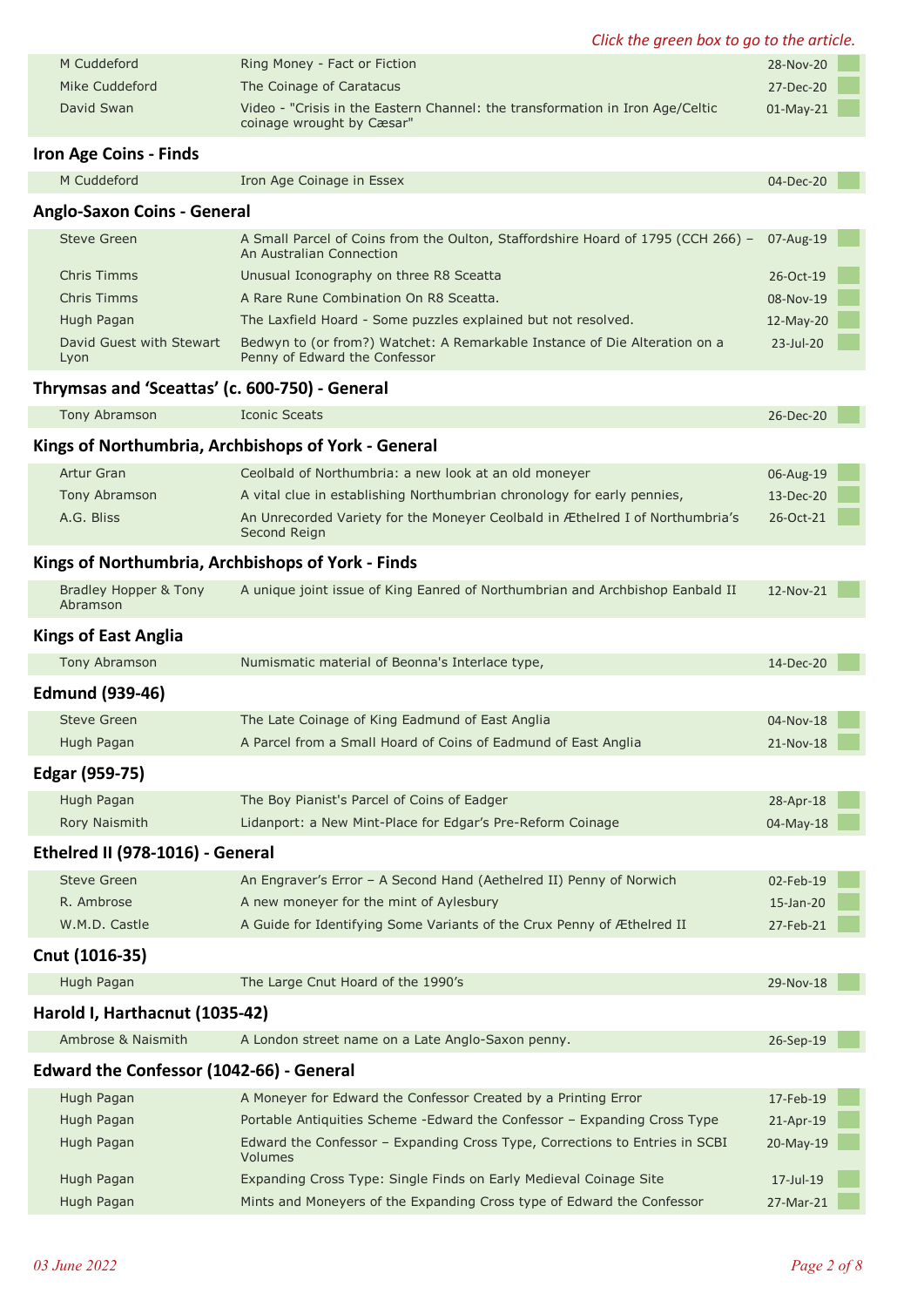*Click the green box to go to the article.*

| Hugh Pagan                                      | Some Attributions of Coins of Edward the Confessor of the Pointed Helmet Type<br>Corrected                                         | 01-Jun-22    |  |
|-------------------------------------------------|------------------------------------------------------------------------------------------------------------------------------------|--------------|--|
| <b>Edward the Confessor - Finds</b>             |                                                                                                                                    |              |  |
| Hugh Pagan                                      | Expanding Cross/Pointed Helmet Mules: Six now known                                                                                | 11-May-22    |  |
| Henry I (1100-35) - General                     |                                                                                                                                    |              |  |
| A.G. Bliss                                      | New Dies for the Moneyer Oddo at Bury St Edmunds                                                                                   | 04-Oct-20    |  |
| Stephen (1135-54/8) - General                   |                                                                                                                                    |              |  |
|                                                 |                                                                                                                                    |              |  |
| A.G. Bliss                                      | Summarising the corpus of 'Watford' type pence from the Sussex mint of Rye,<br>with discussion of a newly discovered cut halfpenny | 14-Dec-19    |  |
| A.G. Bliss                                      | A Newly Discovered Cut Halfpenny Struck for Henry of Anjou,                                                                        | 05-Apr-20    |  |
|                                                 | Henry II Cross and Crosslets Type (1158-80) - General                                                                              |              |  |
| Igor Koturbash                                  | The Curious Case of Pillam FitzErembald                                                                                            | 18-Oct-21    |  |
| Short Cross Type (1180-1247) - General          |                                                                                                                                    |              |  |
| Robert Page and Glenn P<br>Gittoes              | New Short Cross Class 1a dies for Turkil of York                                                                                   | 19-Apr-21    |  |
| J. Catermole                                    | Prince Louis Penny of London                                                                                                       | 24-Jun-21    |  |
| Glenn P. Gittoes                                | A Pattern for King John's Irish Coinage                                                                                            | 18-Oct-21    |  |
| Glenn P. Gittoes                                | Another Short Cross die link between London and Canterbury in class VIII                                                           | 28-Oct-21    |  |
| Glenn P. Gittoes                                | Die studies of the English Short Cross coinage, 1180-1247                                                                          | 01-Nov-21    |  |
|                                                 | Henry III - Long Cross - General, & Without Sceptre (1247-50)                                                                      |              |  |
| Robert Page                                     | Henry III Long Cross Pennies - Sub-division of Class 1a                                                                            | 29-Apr-18    |  |
| Robert Page                                     | A Second Find of a Henry III Long Cross Class 2a/1b Mule                                                                           | 23-Apr-19    |  |
| Robert Page                                     | A Rare "Cut Half" Rescued from a Leicestershire Field.                                                                             | 14-Aug-19    |  |
| Robert Page                                     | A guide to the voided long cross coinage of Henry III and Edward I                                                                 | 13-Dec-19    |  |
| Robert Page                                     | Henry III Long Cross Pennies - Analysis of the Use of the Letter "H" for "N"                                                       | 23-Mar-20    |  |
| Heavisides & Page                               | Henry III Long Cross - The Subdivision of Class 3d                                                                                 | 31-Oct-20    |  |
| Robert Page                                     | Caveat Emptor: Some Modern Fakes of Henry III Long Cross Pennies                                                                   | $01$ -Jan-21 |  |
| Ian Heavisides                                  | Die Sinkers Signatures on the Long Cross Coinage of Henry III (Updated Version)                                                    | 07-Aug-21    |  |
| Ian Heavisides                                  | Henry III Long Cross Pennies - - An Analysis of Class 2a and the Identification of<br>Two Previously Unidentified Sub-Groups.      | 28-Aug-21    |  |
| Ian M. Heavisides & Rob<br>Page                 | Henry III Long Cross Pennies - Class 2bi - The Coinage of the Lincoln Mint                                                         | 05-Mar-22    |  |
| Ian M Heavisides & Rob<br>Page                  | Henry III Long Cross Pennies - The Coinage of the Northampton Mint - Class 2bi                                                     | 29-Mar-22    |  |
| Henry III - Long Cross - With Sceptre (1250-78) |                                                                                                                                    |              |  |
| <b>Bob Thomas</b>                               | The Recent Finds of Two Late Coins of London from the Long Cross Series in the<br>Name of Henry III                                | 01-Oct-18    |  |
| Heavisides & Page                               | Henry III - Long Cross Penny - A Challenging Piece - A striker's foible or just an<br>undetected error?                            | $11-May-20$  |  |
| Robert Page                                     | Henry III (Posthumous), Class 7 Pennies from the London Mint (Revised)                                                             | 30-Aug-20    |  |
| Robert Page                                     | Henry III (Posthumous), Class 7 Pennies from the London Mint, Pt 2 - Renaud                                                        | 17-Sep-20    |  |
| <b>Bob Thomas</b>                               | A Second Specimen of the Early Class 7 Coin of Renavd of London                                                                    | 02-Oct-20    |  |
| Ian Heavisides                                  | <b>Identifying Die Duplicates</b>                                                                                                  | 30-Oct-20    |  |
| Robert Page                                     | Henry III (Posthumous) Class 7 Pennies, Part 3 - The Dies of Renaud of London                                                      | 22-Dec-20    |  |
| M. Schott                                       | A New Henry III Long Cross Coin of Robert from the London mint.                                                                    | 15-Feb-21    |  |
| Robert Page                                     | Henry III (Posthumous) Class 7 Pennies from the London Mint - Part 4: Phelip                                                       | 31-May-21    |  |
| Robert Page                                     | Henry III (Posthumous) Class 7 Pennies - Part 5, Phelip of London - Die<br>Illustrations, updated Sept.'21.                        | 15-Sep-21    |  |
| <b>Bob Thomas</b>                               | Note on the 1,916 Bury St Edmunds class 6 coins from the 1969 Colchester Hoard                                                     | 22-Sep-21    |  |
| Robert Page                                     | Henry III (Posthumous) Class 7 Pennies - Part 6: The Ecclesiastical Mints                                                          | 22-Sep-21    |  |
| Robert Page                                     | Henry III (Posthumous) Class 7 Pennies - Part 5, Phelip of London -<br>Die Illustrations - Addendum                                | 02-Oct-21    |  |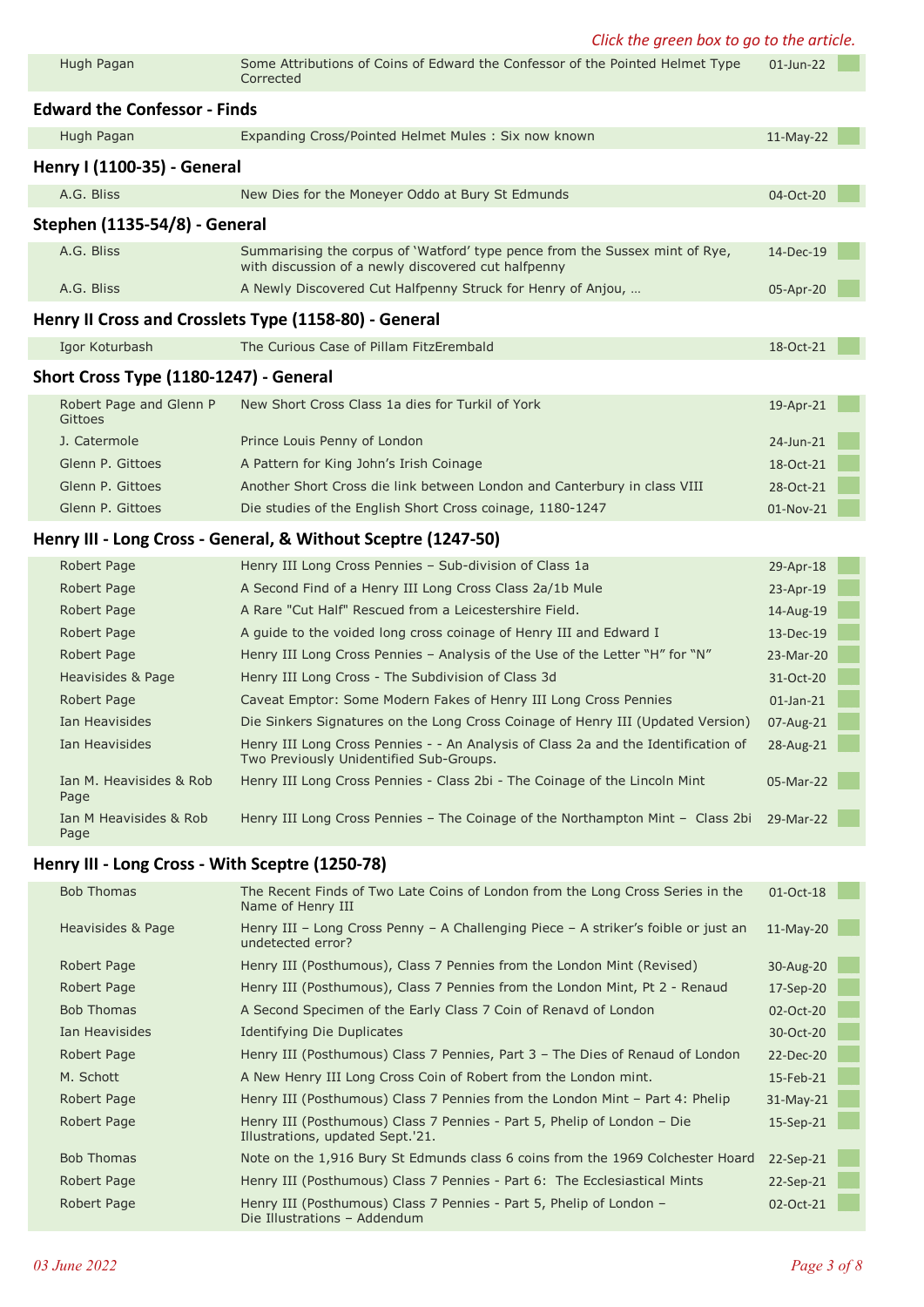|                                                  | Click the green box to go to the article.                                                                                |           |  |
|--------------------------------------------------|--------------------------------------------------------------------------------------------------------------------------|-----------|--|
| <b>Bob Thomas</b>                                | Some recent discoveries of Henry III Class 5g Long Cross Pennies for John of<br>Burnedisse (IOhS/ION) of Bury St Edmunds | 05-Oct-21 |  |
| Rob Page & Ian<br><b>Heavisides</b>              | An Unusual Long Cross Cut-Half of Henry III                                                                              | 28-Jan-22 |  |
| Sterling Type (1279-1327) - General              |                                                                                                                          |           |  |
| Denis Martin                                     | An Intriguing Edward I Penny mule of Berwick                                                                             | 21-Aug-18 |  |
| D.I. Greenhalgh                                  | A New Mint for Edward I class 3b/c Transitional Pennies                                                                  | 20-Jan-19 |  |
| D.I. Greenhalgh                                  | A new sub-variety of Edward I penny class 3a London mint.                                                                | 13-Dec-19 |  |
| D. Martin                                        | A new obverse local die from the Durham mint of Edward I.                                                                | 31-Jan-20 |  |
| Glenn Schaap & Denis<br>Martin                   | A new crockard type for John of Avesnes                                                                                  | 06-Apr-20 |  |
| D.I. Greenhalgh                                  | An Interesting Re-cut Penny Reverse Die for Early Edward II                                                              | 26-May-20 |  |
| Denis Martin                                     | Exchange of dies between London and Canterbury in the 1290's                                                             | 08-Jul-20 |  |
| Denis Martin                                     | The Lombardic n in York pennies of Edward I Class 3f (Revised)                                                           | 02-Sep-20 |  |
| D.I. Greenhalgh                                  | A Peculiar Series of Reverse Die Cutting Errors or Privy Marking of Edward I Class<br>1 <sub>c</sub> Pennies             | 16-Jan-21 |  |
| Denis Martin                                     | Some observations on the Class 6a2 pennies of Edward I                                                                   | 18-Feb-21 |  |
| <b>Simon Hall</b>                                | John the Blind - New example for Arlon Mint                                                                              | 08-Aug-21 |  |
| Jonathan Morris                                  | An Unrecorded Privy Mark on Edward I Class IX Pennies of Newcastle upon Tyne.                                            | 24-Nov-21 |  |
| Denis Martin                                     | A true type Ia Edward I penny of Berwick with a double initial cross                                                     | 17-May-22 |  |
| <b>Edward III (1327-77)</b>                      |                                                                                                                          |           |  |
| D. Martin                                        | Edward III Florin coinage of Durham - The "VILA" reverse die                                                             | 01-Apr-19 |  |
| D.I. Greenhalgh                                  | A new reverse type for Edward III Reading halfpenny                                                                      | 03-Apr-20 |  |
| D.I. Greenhalgh                                  | A New Legend Reading for Edward III Florin Coinage Halfpence                                                             | 13-Oct-20 |  |
| D.I. Greenhalgh                                  | A Mint Error Conundrum                                                                                                   | 20-Oct-20 |  |
| D.I. Greenhalgh                                  | A new legend variant for Edward III Treaty Period halfpence                                                              | 14-Nov-20 |  |
| Duncan Russell                                   | A further legend variant for Edward III Treaty Period Halfpence                                                          | 16-Nov-20 |  |
| <b>Duncan Russell</b>                            | The 'Crown' Quartered Series B Groat - A False Start to Edward III's Fourth<br>Coinage?                                  | 08-Jan-21 |  |
| Mike Cuddeford                                   | Edward III Pennies of York with Saltire-in-Quatrefoil Reverse                                                            | 09-Jan-21 |  |
| Duncan Russell                                   | Edward III 4th Coinage Pre-Treaty Period Series Gb / Gf Mule Penny - London<br>Mint                                      | 13-Mar-21 |  |
| <b>Duncan Russell</b>                            | Two 'New' Varieties of Edward III Pre-Treaty Series Pennies.                                                             | 03-Apr-21 |  |
| <b>Richard II (1377-99)</b>                      |                                                                                                                          |           |  |
| D.I. Greenhalgh                                  | Caveat Emptor II: Modern Forgeries of Richard II                                                                         | 02-Jan-21 |  |
| <b>Duncan Russell</b>                            | A Richard II Early Type IB Penny from York.                                                                              | 20-Mar-21 |  |
| Henry IV, Henry V (1399-1422)                    |                                                                                                                          |           |  |
| A.G. Bliss                                       | A New Obverse Variety of Henry V Halfpenny for Withers Type 9                                                            | 02-Aug-20 |  |
| A.G. Bliss                                       | A New Variety of Light Coinage Henry IV Halfpenny                                                                        | 04-Aug-20 |  |
| Henry VI (1422-61)                               |                                                                                                                          |           |  |
| David Guest                                      | A quarter-noble assigned to the Trefoil Issue of Henry VI re-examined                                                    | 16-Sep-19 |  |
| D.I. Greenhalgh                                  | A probable Henry VI Lis Pellet issue Halfpenny of London                                                                 | 15-Dec-19 |  |
| D.I. Greenhalgh                                  | A new variant of late Henry VI halfpenny                                                                                 | 25-Mar-20 |  |
| Edward IV to Richard III (1461-85)               |                                                                                                                          |           |  |
| Dave Greenhalgh (Grunal<br>Moneta) and Lee Stone | A New Type for the Halfpence of Richard III                                                                              | 31-Dec-21 |  |
| Henry VII (1485-1509)                            |                                                                                                                          |           |  |
| M Cuddeford                                      | The Coinage of Henry VII                                                                                                 | 29-Nov-20 |  |
| Oddie et al                                      | A Search into Rarity (2) - The Testoons of Henry VII                                                                     | 02-Dec-20 |  |
| <b>Edward VI (1547-53)</b>                       |                                                                                                                          |           |  |
| G. Oddie                                         | An Unusual Counterfeit Base Shilling of Edward VI                                                                        | 09-Oct-20 |  |
|                                                  |                                                                                                                          |           |  |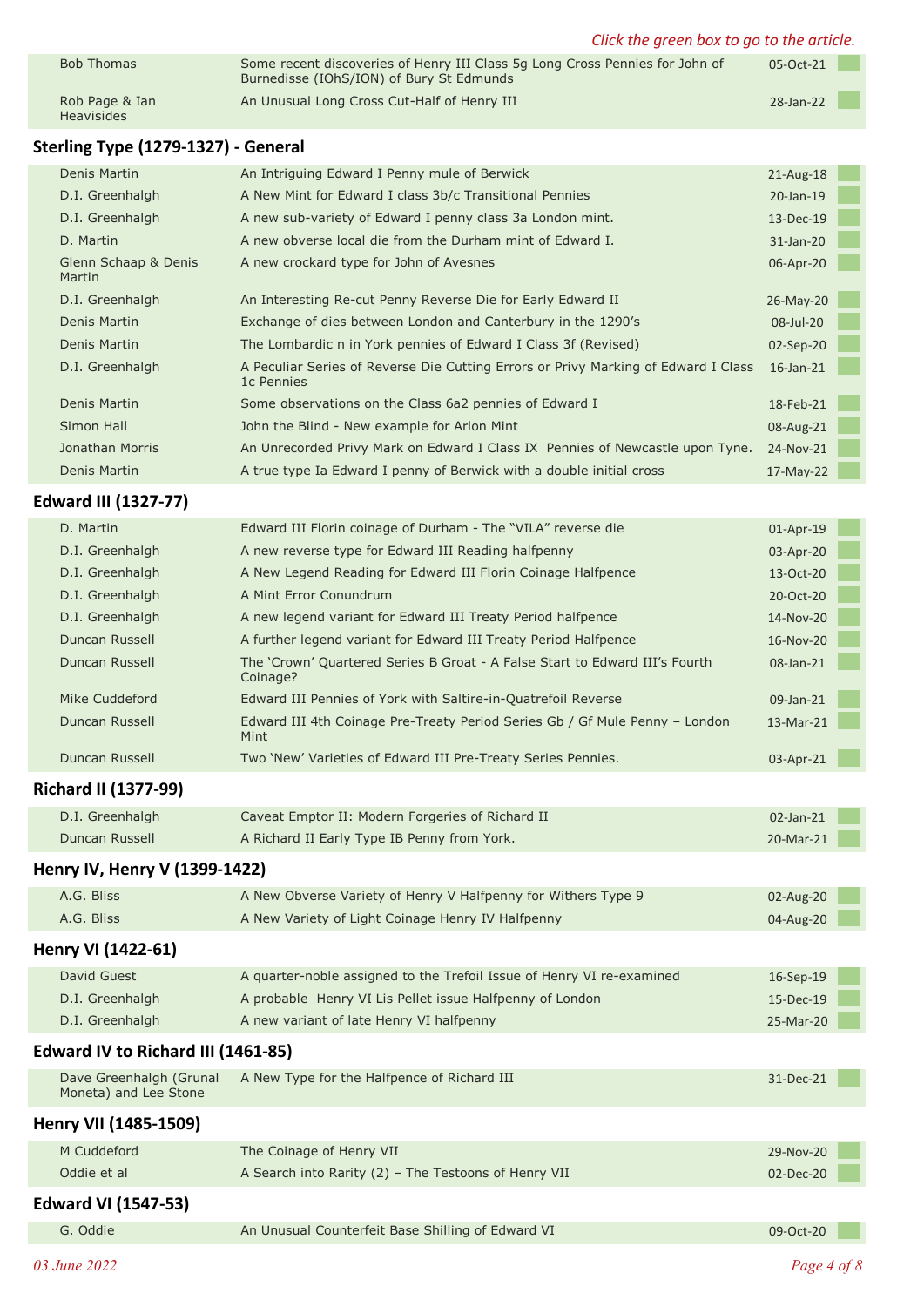| Click the green box to go to the article. |                                                                                                       |              |  |  |  |  |
|-------------------------------------------|-------------------------------------------------------------------------------------------------------|--------------|--|--|--|--|
| G. Oddie                                  | A New Type of Shovel Board Shilling                                                                   | 24-Mar-21    |  |  |  |  |
| G. Oddie                                  | Contemporary Counterfeits of Durham House Shillings of Edward VI                                      | $18$ -May-21 |  |  |  |  |
| Gary Oddie                                | Modern Edward VI Fine Shilling Copies (ii) Postscript                                                 | 18-Sep-21    |  |  |  |  |
| Gary Oddie                                | Coins and Medallions of Lady Jane Grey                                                                | 18-Oct-21    |  |  |  |  |
| Gary Oddie                                | Letter Regarding the Countermarking the Base Testoons of Edward VI at Bedford<br>$-16th$ October 1560 | 31-Mar-22    |  |  |  |  |
| Elizabeth I (1558-1603) - General         |                                                                                                       |              |  |  |  |  |
| Walter Wilkinson                          | Privy Mark Crown on the Sixpences of Elizabeth I                                                      | $23-Mav-18$  |  |  |  |  |
| D.I. Greenhalgh                           | A New Die for Elizabeth I 1574 Acorn Initial Mark Threepence's                                        | 20-Nov-19    |  |  |  |  |
|                                           |                                                                                                       |              |  |  |  |  |

| D.I. Greennaigh                                      | A New Die for Elizabeth I 1574 Acorn Initial Mark Threepence's                 | ZU-NOV-19    |  |
|------------------------------------------------------|--------------------------------------------------------------------------------|--------------|--|
| D.I. Greenhalgh                                      | A New sub type for Elizabeth I 1572 Ermine Initial Mark Threepences            | 09-Dec-19    |  |
| D.I. Greenhalgh                                      | An Interesting Over date / Die-Sinkers Error For 1561 threepence               | 19-Dec-19    |  |
| D.I. Greenhalgh                                      | New Dies for Elizabeth I 1573 Acorn Initial Mark Threepence's                  | 20-Jan-21    |  |
| James I (1603-25)                                    |                                                                                |              |  |
| J. Davidson                                          | An Undated James I Sixpence                                                    | 25-Apr-21    |  |
| Gary Oddie                                           | An Unusual James I Shilling                                                    | 07-Aug-21    |  |
| Gary Oddie                                           | A New Bust Type for James I Shillings                                          | 16-Oct-21    |  |
| Gary Oddie                                           | Cartouche Countermarks Revisited                                               | 17-Oct-21    |  |
| Charles I (1625-49) - Tower Mint                     |                                                                                |              |  |
| David Holt                                           | Confirmation of a Previously Noted Variety of a Charles 1 Tower Shilling       | $01$ -May-18 |  |
| <b>Bob Thomas</b>                                    | The First Issue Issue Shilling of Nicholas Briot's Hammered Coinage of 1638-39 | 02-Oct-19    |  |
| David Holt                                           | An Interesting "Fine Work" shilling of Charles 1?                              | 26-May-20    |  |
| <b>Charles I - Provincial Mints - Specific Mints</b> |                                                                                |              |  |
| D.I. Greenhalgh                                      | A Third Obverse Die for Dovey Furnace Threepences                              | 13-Sep-19    |  |
| D.I. Greenhalgh                                      | Insights into a die breakup for a Charles I Aberystwyth threepence             | 07-Mar-20    |  |
| G. Oddie                                             | Charles I Shillings of the York Mint (i) Official Issues                       | 21-Aug-20    |  |
| G. Oddie                                             | Charles I Shillings of the York Mint (ii) Counterfeit Issues                   | 18-Sep-20    |  |

## **Charles I - Siege Pieces**

| Alan Worby | Charles I - The coinage of Newark, 1645-46                              | $11$ -May-21 |
|------------|-------------------------------------------------------------------------|--------------|
| Hugh Pagan | An Early Reference to A Caroli Fortuna Resurgam Scarborough Siege Piece | 06-Jun-21    |

# **Commonwealth, Protectorate (1649-60)**

| Barry Lord | Tumbledown Dick or Richard IV? - The Story Behind the Coin,      | $08$ -Dec-20 |
|------------|------------------------------------------------------------------|--------------|
| G. Oddie   | The Publications of Thomas Violet                                | 14-Mar-21    |
| Gary Oddie | A 1658/7/6 Commonwealth Shilling                                 | 06-Aug-21    |
| Gary Oddie | Contemporary Counterfeit Shillings of the Commonwealth 1649-1660 | 13-Aug-21    |
| Gary Oddie | An Act Touching the Moneys & Coyns of England - 17 July 1649     | 04-Sep-21    |
| Gary Oddie | The Coinage Trials of 1651 - The Third Side of the Coin.         | 30-Sep-21    |
| Gary Oddie | The Treason Act $-17$ July 1649                                  | 08-Oct-21    |

### **George III (1760-1820)**

| Graham Warboys | The George III 1818 8 over 7 Half Sovereign.                                         | 29-Sep-20 |
|----------------|--------------------------------------------------------------------------------------|-----------|
| Gary Oddie     | Counterfeit Shillings of George III 1816-1820 (iv) A Contemporary Mould<br>Revisited | 09-Oct-21 |

# **Victoria (1837-1901)**

| G. Oddie     | Two Unusual Counterfeit Victorian Shillings | 29-Mar-20 |
|--------------|---------------------------------------------|-----------|
| Joseph Short | Victorian Gothic Florins - A Question       | 28-Sep-21 |
|              |                                             |           |

| George V to Elizabeth II (1910-)        |                                                            |           |  |  |  |  |
|-----------------------------------------|------------------------------------------------------------|-----------|--|--|--|--|
| Graham Birch                            | Britain's Deplorable Coinage - Not Fit For Purpose.        | 15-Aug-20 |  |  |  |  |
| Ireland - Hiberno-Norse Coins - General |                                                            |           |  |  |  |  |
| Evans Goodling                          | A Hiberno-Scandinavian Penny Orphan Emerges From Obscurity | 25-Apr-19 |  |  |  |  |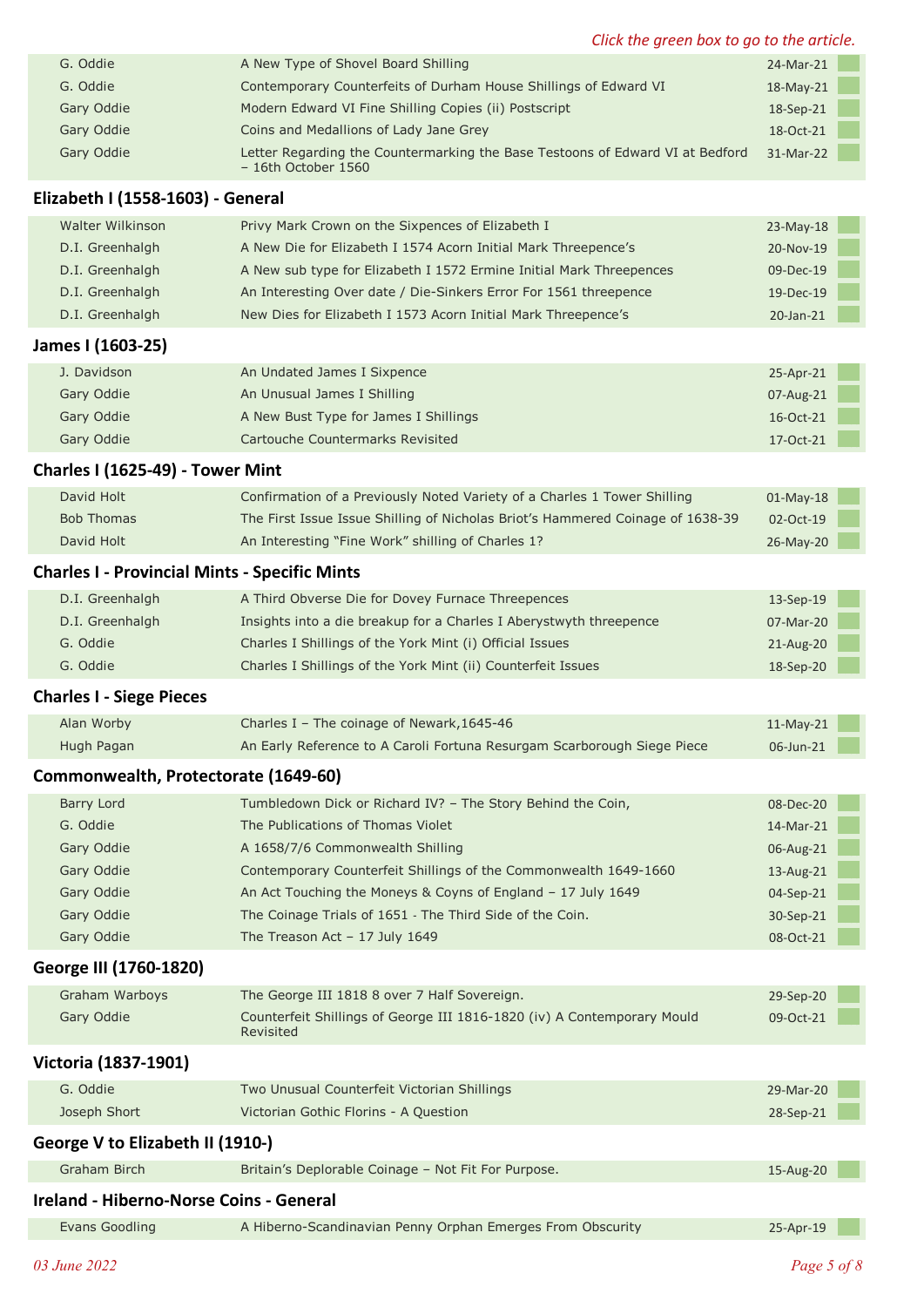# **Ireland - Anglo-Irish Coins**

| Kelvin Brosz and Oisín<br>Mac Conamhna           | Further Lis-by-Neck Waterford Pennies of Edward IV or V and Richard III                                                                          | 24-Dec-21    |  |
|--------------------------------------------------|--------------------------------------------------------------------------------------------------------------------------------------------------|--------------|--|
| Ireland - John to Edward I (1171-1307)           |                                                                                                                                                  |              |  |
| Robert Page                                      | King John's Pellets                                                                                                                              | 16-May-20    |  |
| Ireland - Edward IV to Richard III (1461-85)     |                                                                                                                                                  |              |  |
| Oisín Mac Conamhna,<br>Robert Page & Alan Smith  | A Waterford Penny of Richard III (1483-85)                                                                                                       | 17-Apr-21    |  |
| Oisín Mac Conamhna                               | An Unrecorded Penny Variant of the Drogheda Mint, from the Second Cross &<br>Pellets Coinage of Edward IV, 1470-3                                | 27-Apr-21    |  |
| Ireland - Charles II, James II (1660-88/91)      |                                                                                                                                                  |              |  |
| Oisín Mac Conamhna                               | Some gunmoney-related evidence in French diplomatic and military<br>correspondence, 1689-90.                                                     | 26-Jan-22    |  |
| Gary Oddie                                       | The Jacks put to their Trumps: A Tale of a King James's Irish Shilling                                                                           | 27-Jan-22    |  |
| <b>Scotland - General</b>                        |                                                                                                                                                  |              |  |
| David Rampling                                   | An Eighteenth Century Document Pertaining to the Edinburgh Mint                                                                                  | $12$ -Jan-19 |  |
| David Rampling                                   | Letters of John Lindsay of Cork regarding the Scottish coinage                                                                                   | 15-Oct-19    |  |
| <b>David Rampling</b>                            | The annotations of Robert Kerr in a copy of The Coinage of Scotland by Edward<br><b>Burns</b>                                                    | 17-Mar-22    |  |
| Scotland - David I to John Baliol (1124-1296)    |                                                                                                                                                  |              |  |
| David Rampling                                   | Atypical single-cross sterlings of Alexander III                                                                                                 | 29-Mar-21    |  |
| David Rampling                                   | Vagaries and constants of epigraphy and design in the single-cross sterlings of<br>Alexander III                                                 | 29-Mar-21    |  |
| David Rampling                                   | The classification of single-cross sterlings of Alexander III                                                                                    | 29-Mar-21    |  |
|                                                  | Scotland - Robert Bruce to Robert III (1306-1406) - General                                                                                      |              |  |
| David Rampling                                   | A new privy mark on a Robert II groat prefigured on false coins                                                                                  | 15-Jun-18    |  |
| David Rampling                                   | The 'ED PERTH' mint signature on the coins of Robert II                                                                                          | 24-Jun-21    |  |
| <b>Scotland - David II to Robert III - Finds</b> |                                                                                                                                                  |              |  |
| Carl savage                                      | A new farthing reverse die for David II of Scotland's first issue.                                                                               | 07-Aug-20    |  |
| Scotland - James I, James II (1406-60)           |                                                                                                                                                  |              |  |
| <b>Tim Everson</b>                               | A Newly Discovered Silver Farthing of James I                                                                                                    | 20-Sep-18    |  |
| Scotland - Mary, James VI (1542-1625)            |                                                                                                                                                  |              |  |
| C. Maclean                                       | An Addition to the Sylloge of Coins of the British Isles 35: Scottish Coins in the<br>Ashmolean Museum, Oxford and the Hunterian Museum, Glasgow | 29-Feb-20    |  |
| David Rampling                                   | The Forty-Shilling piece of James VI revisited                                                                                                   | 28-Oct-21    |  |
| <b>Continental Coins and Countermarks</b>        |                                                                                                                                                  |              |  |
| Peter R Thompson                                 | A Countermarked Spanish Two Reales (Pistareen)                                                                                                   | 20-Dec-18    |  |
| K.V. Eckardt                                     | A Modern Concoction, a Numismatic Forgery or a Contemporary Private Issue: An<br>Examination of a Cut and Countermarked Coin                     | 05-Nov-19    |  |
| Tom Ward and Eric C.<br>Hodge                    | Manville Type 115. Is it Genuine or Fake?                                                                                                        | 24-May-20    |  |
| Eric Hodge                                       | Where Have all the Four Reales Gone?                                                                                                             | 15-Jan-22    |  |
| <b>British Commonwealth and Empire</b>           |                                                                                                                                                  |              |  |
| G. Oddie                                         | An Unusual 1920G Shilling from West Africa                                                                                                       | 22-Mar-19    |  |
| K.V. Eckardt                                     | Dominica to Trinidad - A Potential West Indies Re-attribution                                                                                    | 11-Dec-19    |  |
| G. Oddie                                         | The 1943 East Africa Shilling                                                                                                                    | 01-Apr-20    |  |
| Graham Birch                                     | British Coins and their links to the West African slave trade                                                                                    | 23-Jun-20    |  |
| K.V. Eckardt                                     | St. Kitts Cut and Countermarked Coins: A Re-examination                                                                                          | 05-Oct-21    |  |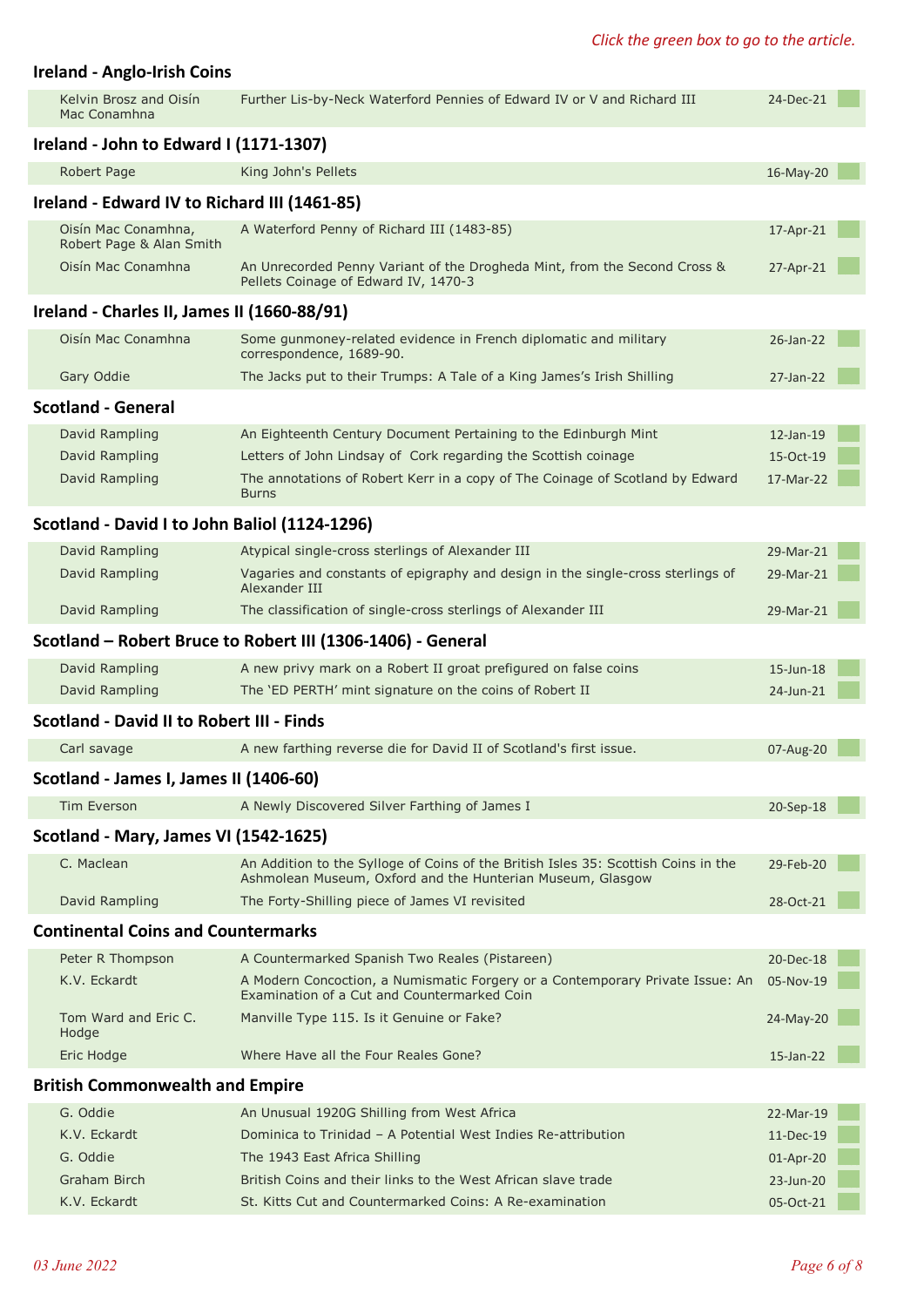### *Click the green box to go to the article.*

#### **Americas**

|                                             | Gary Oddie                                    | West Caicos Sisal Company Tokens                                                                      | 03-Sep-21       |  |  |  |  |  |  |
|---------------------------------------------|-----------------------------------------------|-------------------------------------------------------------------------------------------------------|-----------------|--|--|--|--|--|--|
|                                             | K. V. Eckardt                                 | Guadeloupe, 1802 Issue of 4 & 1 Escalin Cut Countermarked Coins - The Modern<br><b>Makers Mistake</b> | $10$ -Jan- $22$ |  |  |  |  |  |  |
| <b>Counters, Jettons</b>                    |                                               |                                                                                                       |                 |  |  |  |  |  |  |
|                                             | A.G. Bliss                                    | An Unlisted 'Irish' Medieval Jetton                                                                   | 28-Feb-21       |  |  |  |  |  |  |
| <b>Medals - General</b>                     |                                               |                                                                                                       |                 |  |  |  |  |  |  |
|                                             | A.G. Bliss                                    | A Pewter Oddity from the Thames Foreshore                                                             | 30-Jan-20       |  |  |  |  |  |  |
|                                             | Sir Mark Jones                                | Video - 'More widely known by his works than any other living artist': William<br>Wyon RA (1795-1851) | 29-Mar-21       |  |  |  |  |  |  |
|                                             | K.V. Eckardt                                  | Barbados - Society for Arts - Useful Arts Promoted - An Award Medal - 'Are there<br>any survivors?'   | 27-Oct-21       |  |  |  |  |  |  |
| <b>Medals - Naval</b>                       |                                               |                                                                                                       |                 |  |  |  |  |  |  |
|                                             | T. Abramson                                   | The Medals of Abraham Abramson,                                                                       | 18-Dec-20       |  |  |  |  |  |  |
|                                             | G. Oddie                                      | Admiral George Brydges Rodney (iii) Contemporary Medals etc                                           | 13-May-21       |  |  |  |  |  |  |
|                                             | <b>Paper Money</b>                            |                                                                                                       |                 |  |  |  |  |  |  |
|                                             | G. Oddie                                      | The Banknotes issued by J. Wilkinson of Ipswich in 1796-7                                             | 10-Feb-21       |  |  |  |  |  |  |
|                                             | G. Oddie                                      | Home Rule for Wales and Scotland - Unusual Overprint                                                  | 27-May-21       |  |  |  |  |  |  |
|                                             | Gary Oddie                                    | An Overlooked Series of English Card Tickets c.1811                                                   | 10-Oct-21       |  |  |  |  |  |  |
|                                             | <b>Brian Williams</b>                         | The Bank of England and Provincial Banking                                                            | 31-Jan-22       |  |  |  |  |  |  |
|                                             | Gary Oddie                                    | The Limerick Soviet Shilling Notes - 1919 and 2019                                                    | 19-Mar-22       |  |  |  |  |  |  |
| <b>Tokens - General</b>                     |                                               |                                                                                                       |                 |  |  |  |  |  |  |
|                                             | G. Oddie                                      | The Numismatic Ancestors of Francis Cokayne                                                           | 05-Apr-21       |  |  |  |  |  |  |
|                                             | G. Oddie                                      | A Paranumismatic History of Wood Saws                                                                 | 21-May-21       |  |  |  |  |  |  |
|                                             | Gary Oddie                                    | New and Unusual Hairdressers' Tokens                                                                  | 04-Jul-21       |  |  |  |  |  |  |
|                                             | Gary Oddie                                    | The Checks of George Prier, Borough Market                                                            | 05-Mar-22       |  |  |  |  |  |  |
|                                             | Bob Williams <sup>+</sup> and Gary<br>Oddie   | Columbia Market and its Tokens                                                                        | 08-Mar-22       |  |  |  |  |  |  |
| <b>Tokens - Countermarked and Engraved</b>  |                                               |                                                                                                       |                 |  |  |  |  |  |  |
|                                             | Eric Hodge                                    | Cromford Derbyshire Countermarks                                                                      | 07-Dec-18       |  |  |  |  |  |  |
|                                             | Eric Hodge                                    | Tracking a Catrine Cotton Works countermarked 8 Reales                                                | 26-Feb-19       |  |  |  |  |  |  |
|                                             | Eric Hodge                                    | Analysis of Cut 8 Reales Countermarked by Rothsay Mills                                               | 30-Mar-19       |  |  |  |  |  |  |
|                                             | Ken Eckardt                                   | Potential Tradesman Countermarked Dollar Issuers                                                      | 15-Nov-21       |  |  |  |  |  |  |
|                                             | <b>Tokens - Early</b>                         |                                                                                                       |                 |  |  |  |  |  |  |
|                                             | A.G. Bliss                                    | A New Reverse Legend for Rigold's Series I/C Groat-Sized 'Boy Bishop' Tokens                          | 03-Jan-20       |  |  |  |  |  |  |
|                                             | <b>Tokens - Seventeenth-Century - General</b> |                                                                                                       |                 |  |  |  |  |  |  |
|                                             | G. Oddie                                      | A Lost Cambridgeshire 17th Century Token                                                              | 06-Sep-18       |  |  |  |  |  |  |
|                                             | Gary Oddie                                    | Will Bassett of Cambridge/Cowbridge - The Last Piece of the Jigsaw                                    | 29-Sep-21       |  |  |  |  |  |  |
| <b>Tokens - Seventeenth-Century - Finds</b> |                                               |                                                                                                       |                 |  |  |  |  |  |  |
|                                             | Gary Oddie                                    | Willam Hebbs of Woburn, Bedfordshire                                                                  | 08-Aug-21       |  |  |  |  |  |  |
|                                             | <b>Tokens - Eighteenth-Century</b>            |                                                                                                       |                 |  |  |  |  |  |  |
|                                             | Tom Ward/Eric Hodge                           | Correction of an Ownership Misconception                                                              | 16-Apr-20       |  |  |  |  |  |  |
|                                             | G. Oddie                                      | Admiral George Brydges Rodney (i) History and Contemporary Tokens                                     | 11-May-21       |  |  |  |  |  |  |
|                                             | G. Oddie                                      | Admiral George Brydges Rodney (ii) Later Tokens and a Coin                                            | $12$ -May-21    |  |  |  |  |  |  |
|                                             | G. Oddie                                      | Admiral George Brydges Rodney (iii) Contemporary Medals etc                                           | 13-May-21       |  |  |  |  |  |  |
|                                             | G. Oddie                                      | Admiral George Brydges Rodney (iv) Success to The Lord Rodney                                         | 14-May-21       |  |  |  |  |  |  |
|                                             | Denis Martin                                  | Poor Quality Control at Kempson's Manufactory?                                                        | 16-May-21       |  |  |  |  |  |  |
|                                             | Gary Oddie                                    | Fishy Tales from King's Lynn                                                                          | 19-Sep-21       |  |  |  |  |  |  |